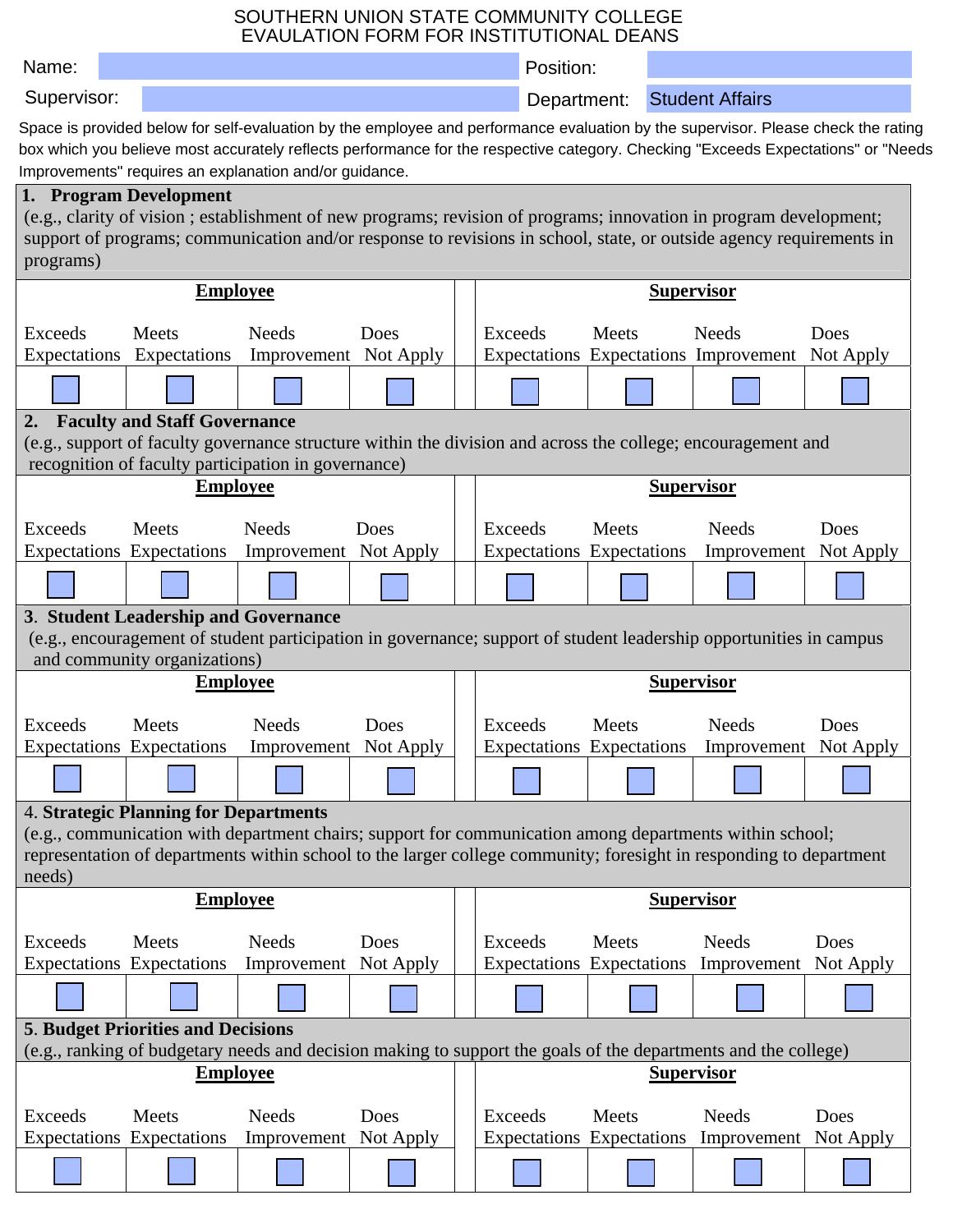|                                                                                                                                                              | 6. Decision Making in Hiring and Appointment of Faculty/Staff and Faculty/Staff Development          |                                                                                                                         |           |  |                                                                                                               |                                  |                                       |           |  |
|--------------------------------------------------------------------------------------------------------------------------------------------------------------|------------------------------------------------------------------------------------------------------|-------------------------------------------------------------------------------------------------------------------------|-----------|--|---------------------------------------------------------------------------------------------------------------|----------------------------------|---------------------------------------|-----------|--|
| (e.g., academic and professional faculty and staff, other positions as needed in department, instructor workload,<br>professional development opportunities) |                                                                                                      |                                                                                                                         |           |  |                                                                                                               |                                  |                                       |           |  |
|                                                                                                                                                              | <b>Employee</b>                                                                                      |                                                                                                                         |           |  |                                                                                                               |                                  |                                       |           |  |
|                                                                                                                                                              |                                                                                                      |                                                                                                                         |           |  | <b>Supervisor</b>                                                                                             |                                  |                                       |           |  |
| Exceeds                                                                                                                                                      | Meets                                                                                                | <b>Needs</b>                                                                                                            | Does      |  | <b>Exceeds</b>                                                                                                | Meets                            | <b>Needs</b>                          | Does      |  |
| <b>Expectations</b> Expectations                                                                                                                             |                                                                                                      | Improvement Not Apply                                                                                                   |           |  |                                                                                                               | Expectations Expectations        | Improvement Not Apply                 |           |  |
|                                                                                                                                                              |                                                                                                      |                                                                                                                         |           |  |                                                                                                               |                                  |                                       |           |  |
|                                                                                                                                                              | 7. Advocacy for the School                                                                           |                                                                                                                         |           |  |                                                                                                               |                                  |                                       |           |  |
|                                                                                                                                                              |                                                                                                      |                                                                                                                         |           |  | (e.g., representation and promotion of the school at the local, state, and regional levels where appropriate) |                                  |                                       |           |  |
|                                                                                                                                                              |                                                                                                      | <b>Employee</b>                                                                                                         |           |  | <b>Supervisor</b>                                                                                             |                                  |                                       |           |  |
| Exceeds                                                                                                                                                      | Meets                                                                                                | <b>Needs</b>                                                                                                            | Does      |  | <b>Exceeds</b>                                                                                                | Meets                            | <b>Needs</b>                          | Does      |  |
| <b>Expectations Expectations</b>                                                                                                                             |                                                                                                      | Improvement                                                                                                             | Not Apply |  |                                                                                                               |                                  | Expectations Expectations Improvement | Not Apply |  |
|                                                                                                                                                              |                                                                                                      |                                                                                                                         |           |  |                                                                                                               |                                  |                                       |           |  |
| 8. Generation of Funding                                                                                                                                     |                                                                                                      |                                                                                                                         |           |  |                                                                                                               |                                  |                                       |           |  |
|                                                                                                                                                              |                                                                                                      | (e.g., support of faculty in applying for grants; promotion of school goals and initiatives via application for funding |           |  |                                                                                                               |                                  |                                       |           |  |
|                                                                                                                                                              | from grants, college administration, and outside agencies; success in obtaining financial resources) |                                                                                                                         |           |  |                                                                                                               |                                  |                                       |           |  |
| <b>Employee</b>                                                                                                                                              |                                                                                                      |                                                                                                                         |           |  | <b>Supervisor</b>                                                                                             |                                  |                                       |           |  |
| <b>Exceeds</b>                                                                                                                                               | Meets                                                                                                | <b>Needs</b>                                                                                                            | Does      |  | Exceeds                                                                                                       | Meets                            | <b>Needs</b>                          | Does      |  |
| Expectations                                                                                                                                                 |                                                                                                      | Expectations Improvement Not Apply                                                                                      |           |  |                                                                                                               | Expectations Expectations        | Improvement                           | Not Apply |  |
|                                                                                                                                                              |                                                                                                      |                                                                                                                         |           |  |                                                                                                               |                                  |                                       |           |  |
|                                                                                                                                                              |                                                                                                      | 9. Relationships with Faculty, Staff, Deans, Other Divisions, and Students                                              |           |  |                                                                                                               |                                  |                                       |           |  |
| (e.g., availability to faculty, staff, and students; communication of needs to faculty and staff; quality interaction with                                   |                                                                                                      |                                                                                                                         |           |  |                                                                                                               |                                  |                                       |           |  |
| faculty, staff, and students; support of faculty innovation and creative work; responsiveness to student and staff                                           |                                                                                                      |                                                                                                                         |           |  |                                                                                                               |                                  |                                       |           |  |
| needs; quality of interaction with deans and chairs in other departments/divisions; performance in working with other<br>divisions)                          |                                                                                                      |                                                                                                                         |           |  |                                                                                                               |                                  |                                       |           |  |
|                                                                                                                                                              | <b>Employee</b>                                                                                      |                                                                                                                         |           |  |                                                                                                               | <b>Supervisor</b>                |                                       |           |  |
| <b>Exceeds</b>                                                                                                                                               | Meets                                                                                                | <b>Needs</b>                                                                                                            | Does      |  | Exceeds                                                                                                       | Meets                            | <b>Needs</b>                          | Does      |  |
| <b>Expectations</b> Expectations                                                                                                                             |                                                                                                      | Improvement                                                                                                             | Not Apply |  |                                                                                                               |                                  | Expectations Expectations Improvement | Not Apply |  |
|                                                                                                                                                              |                                                                                                      |                                                                                                                         |           |  |                                                                                                               |                                  |                                       |           |  |
|                                                                                                                                                              |                                                                                                      | 10. Initiative in Service to the Community                                                                              |           |  |                                                                                                               |                                  |                                       |           |  |
|                                                                                                                                                              |                                                                                                      | (e.g., support of professional development and service to the region)                                                   |           |  |                                                                                                               |                                  |                                       |           |  |
|                                                                                                                                                              |                                                                                                      | <b>Employee</b>                                                                                                         |           |  |                                                                                                               |                                  | <b>Supervisor</b>                     |           |  |
| <b>Exceeds</b>                                                                                                                                               | Meets                                                                                                | <b>Needs</b>                                                                                                            | Does      |  | Exceeds                                                                                                       | Meets                            | <b>Needs</b>                          | Does      |  |
| <b>Expectations</b> Expectations                                                                                                                             |                                                                                                      | Improvement                                                                                                             | Not Apply |  |                                                                                                               | <b>Expectations</b> Expectations | Improvement                           | Not Apply |  |
|                                                                                                                                                              |                                                                                                      |                                                                                                                         |           |  |                                                                                                               |                                  |                                       |           |  |